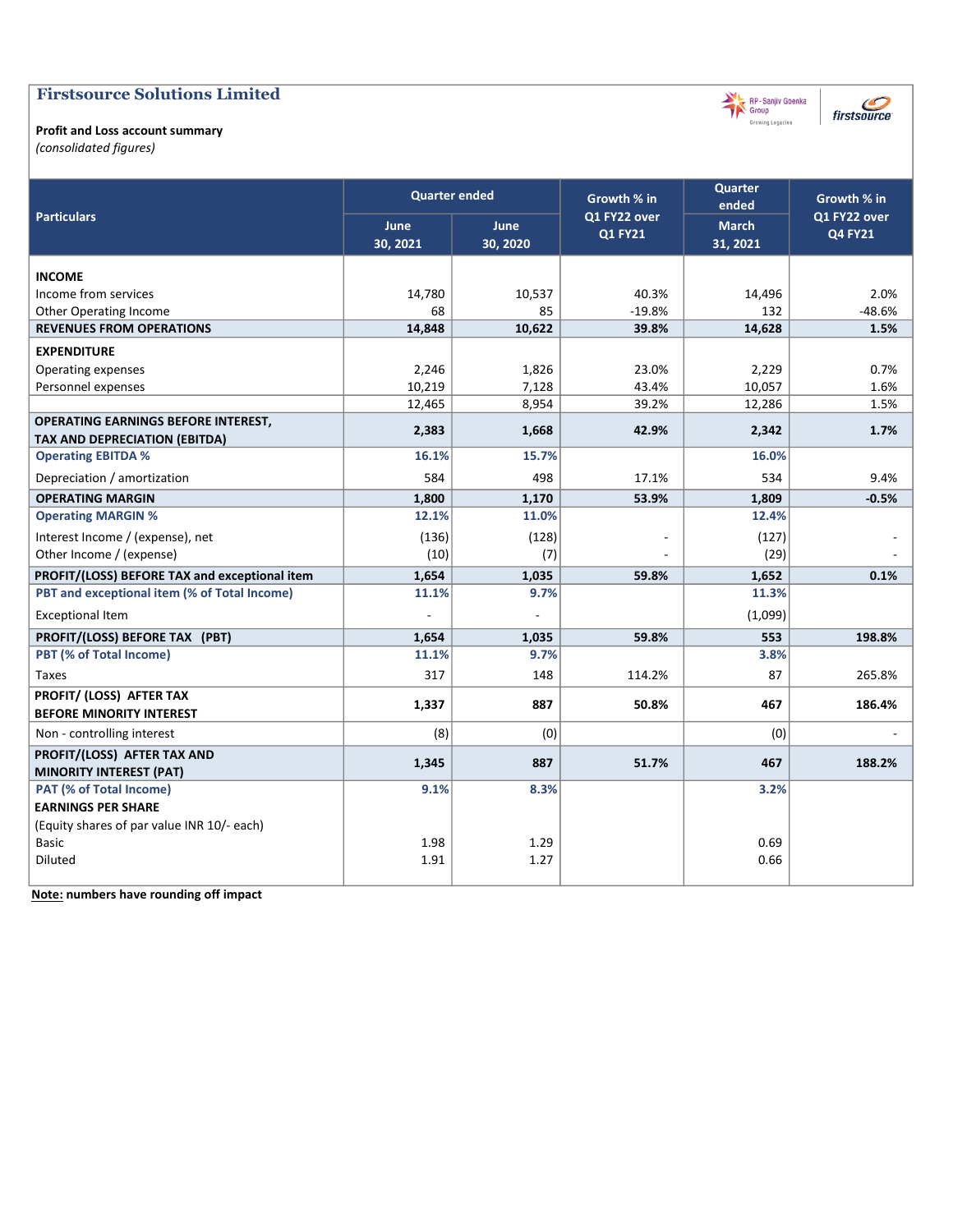| <b>Firstsource Solutions Limited</b>                                                     | Group            | RP-Sanjiv Goenka<br>firstsource      |
|------------------------------------------------------------------------------------------|------------------|--------------------------------------|
| <b>Balance sheet</b>                                                                     | Growing Legacies |                                      |
| (consolidated figures)                                                                   |                  | (As per Indian Accounting Standards) |
|                                                                                          |                  | In INR million                       |
|                                                                                          | As at            |                                      |
| <b>Particulars</b>                                                                       | Jun              | <b>Mar</b>                           |
|                                                                                          | 30, 2021         | 31, 2021                             |
| <b>ASSETS</b>                                                                            |                  |                                      |
| <b>Non-Current Assets</b>                                                                |                  |                                      |
| Fixed assets                                                                             | 2,723            | 2,895                                |
| Right-of-use assets                                                                      | 6,394            | 5,133                                |
| Goodwill on consolidation                                                                | 22,305           | 21,948                               |
| Investment in associate accounted for using the equity method<br><b>Financial assets</b> | 0                | 0                                    |
| Investments                                                                              | 118              | 117                                  |
| Other financial assets                                                                   | 558              | 584                                  |
| Deferred tax assets                                                                      | 2,729            | 2,692                                |
| Income tax assets (net)                                                                  | 800              | 822                                  |
| Other non-current assets                                                                 | 1,733            | 1,792                                |
| <b>Total Non-Current Assets</b>                                                          | 37,360           | 35,984                               |
| <b>Current Assets</b>                                                                    |                  |                                      |
| <b>Financial assets</b>                                                                  |                  |                                      |
| Current investments                                                                      | 819              | 826                                  |
| Trade receivables                                                                        | 7,005            | 5,767                                |
| Cash and cash equivalents                                                                | 1,340            | 1,373                                |
| Other financial assets                                                                   | 2,305            | 2,815                                |
| Other current assets                                                                     | 1,445            | 1,532                                |
| <b>Total Current Assets</b>                                                              | 12,913           | 12,313                               |
| <b>TOTAL ASSETS</b>                                                                      | 50,273           | 48,297                               |
| <b>EQUITY AND LIABILITIES</b>                                                            |                  |                                      |
| <b>Shareholder's funds</b>                                                               |                  |                                      |
| Equity share capital                                                                     | 6,967            | 6,961                                |
| Reserve and surplus                                                                      | 22,760           | 21,032                               |
| Total equity attributable to equity holders of the Company                               | 29,727           | 27,993                               |
| Non - controlling interest                                                               | 1,119            | 5                                    |
| <b>Non-current liabilities</b>                                                           |                  |                                      |
| <b>Financial liabilities</b>                                                             |                  |                                      |
| Long-term borrowings                                                                     | 591              | 846                                  |
| Lease liabilities                                                                        | 6,085            | 4,864                                |
| Provision for employee benefits                                                          | 116              | 104                                  |
| Deferred tax liabilities                                                                 | 576              | 470                                  |
| <b>Total Non-current liabilities</b>                                                     | 7,368            | 6,283                                |
| <b>Current liabilities</b>                                                               |                  |                                      |
| <b>Financial liabilities</b>                                                             |                  |                                      |
| Short-term and other borrowings                                                          | 5,611            | 5,199                                |
| Trade payables                                                                           | 1,737            | 2,788                                |
| Lease liabilities                                                                        | 1,162            | 1,035                                |
| Other financial liabilities                                                              | 1,647            | 2,033                                |
| Other current liabilities                                                                | 1,228            | 2,137                                |
| Provisions for employee benefits<br>Provision for tax (net)                              | 573<br>101       | 643<br>181                           |
| <b>Total Current liabilities</b>                                                         | 12,059           | 14,016                               |
|                                                                                          |                  |                                      |
| <b>TOTAL LIABILITIES</b>                                                                 | 50,273           | 48,297                               |

Note: numbers have rounding off impact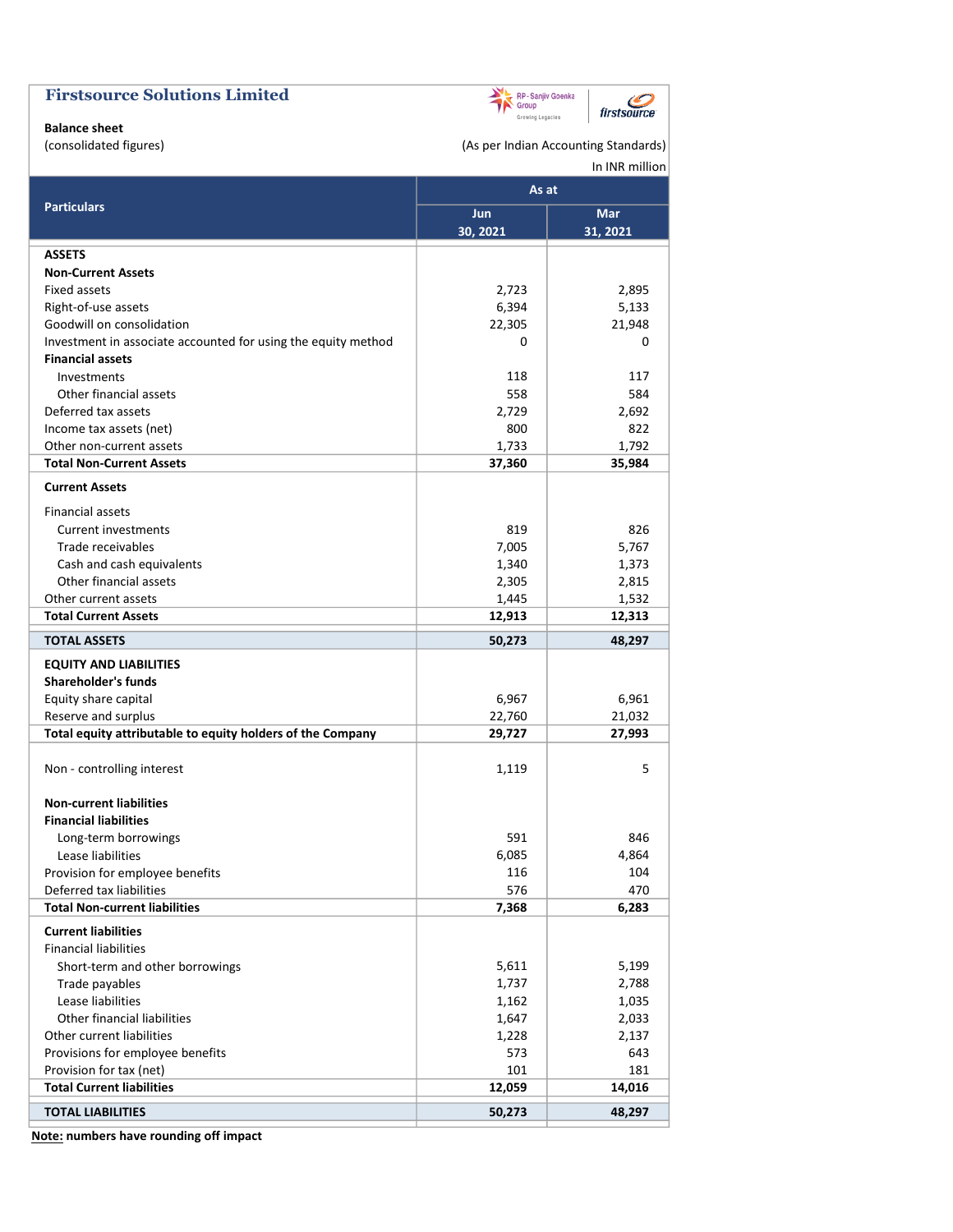# Firstsource Solutions Limited





## Cash Flow Statement

(consolidated figures)

| <b>Particulars</b>                                               | <b>Quarter ended</b> |
|------------------------------------------------------------------|----------------------|
|                                                                  | June 30, 2021        |
| <b>Cash Flow from Operating Activities</b>                       |                      |
| <b>Operating Margin</b>                                          | 1,800                |
| Adjustment: Non Cash and Other Income / (Expense)                | 585                  |
| <b>Operating Cash before Working Capital</b>                     | 2,384                |
| Add: Working Capital Changes                                     | (1,836)              |
| Less: Income Taxes Paid                                          | (304)                |
| Net cash generated from operating activities (A)                 | 244                  |
| <b>Cash Flow from Investing Activities</b>                       |                      |
| Capital Expenditure (net)                                        | (123)                |
| (Investments)/ Proceeds from Current Investments                 | 17                   |
| Net cash used in Investing activities (B)                        | (106)                |
| <b>Cash Flow from Financing Activities</b>                       |                      |
| Net Increase / (Decrease) in Borrowings                          | 158                  |
| Net Interest Paid (As per Ind AS 116)                            | (147)                |
| Payment of lease liabilities                                     | (243)                |
| Increase in Shareholder's Funds                                  | 28                   |
| Net cash used in Financing activities (C)                        | (204)                |
| Net increase / (decrease) in cash and cash equivalents           | (66)                 |
| Cash and cash equivalents at the beginning of the period         | 1,373                |
| Earmarked balances with banks                                    | 20                   |
| Foreign exchange (gain) on translating Cash and cash equivalents | 13                   |
| <b>Closing Cash and Cash Equivalents</b>                         | 1,340                |
| <b>Cash and Cash Equivalents including Current Investments</b>   | 2,159                |
|                                                                  |                      |

Note: numbers have rounding off impact